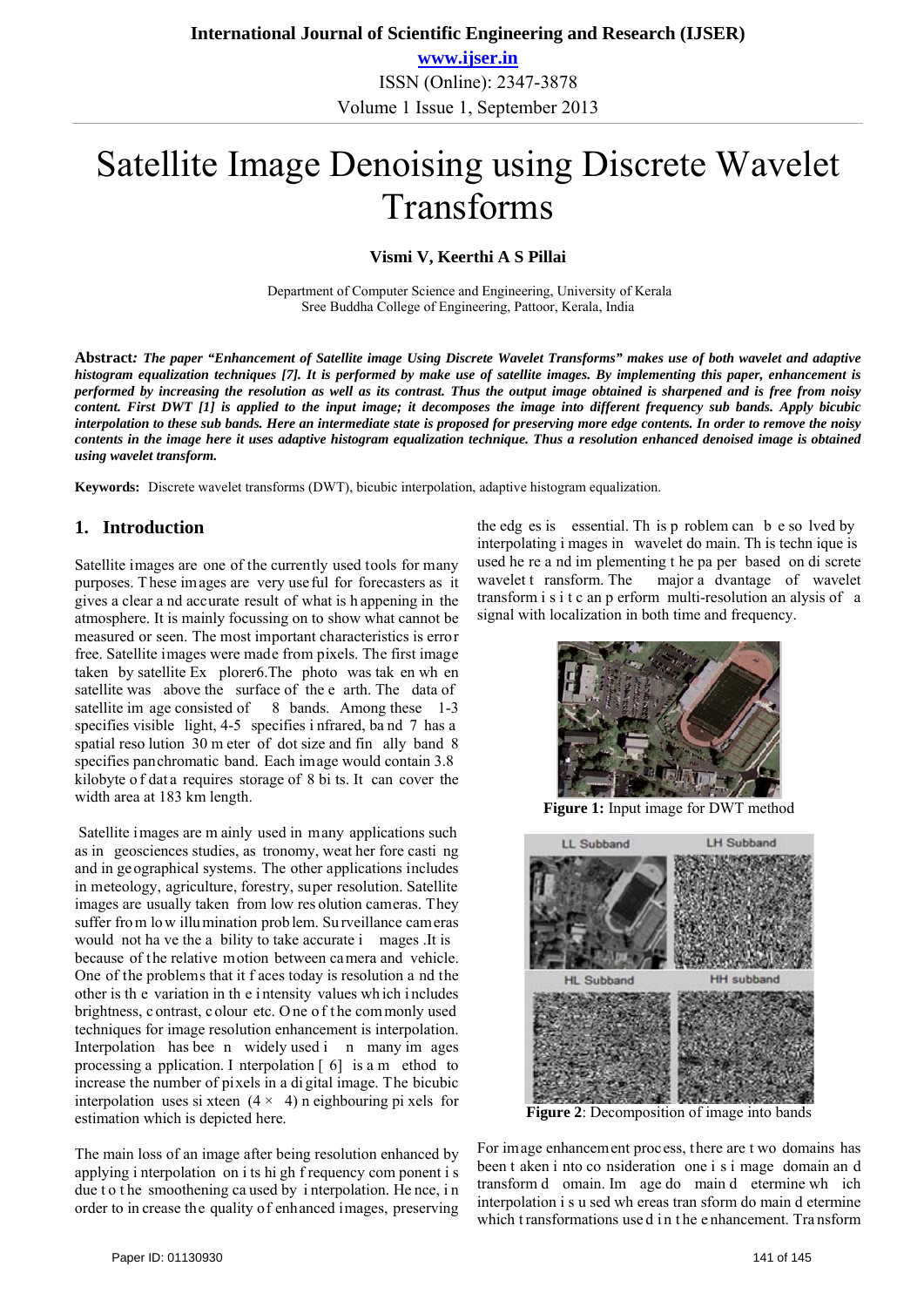# **International Journal of Scientific Engineering and Research (IJSER) www.ijser.in** ISSN (Online): 2347-3878 Volume 1 Issue 1, September 2013

theory plays a fundam ental ro le in im age proces sing, as working with the transform of an image instead of the image itself may g ive u s m ore in sight in to t he properties of th e image. T wo dimensional t ransforms are a pplied t o i mage enhancement, rest oration, en coding a nd de scription va rious types of tra nsforms are use d for the im age e nhancement. They are Fourier transform and wavelet transform. There are a lot of di fferences bet ween these transform , the m ajor problem with Fourier transform is it is un able to pick lo cal frequency co ntent and i t h as a har d t ime represe nting functions that are oscillatory. These problems can be solved by th e wav elet tran sform. Th e m ajor adva ntage of wavelet transform i s i t c an p erform multi-resolution an alysis of a signal with localization in both time and frequency.

As considering the previous techniques the main problem is the loss of high frequency components. Without preserving it, the u ltimate g oal to g et a good reso lution i mage can not b e achieved. It is beca use a hi gh f requency s ub b ands component c ontains t he ed ge i nformation, w hich ca nnot be preserved so in ord er to retriev e a high quality i mage, preserving t he edge i s es sential. M oreover as t his paper makes use of the satellite image there will be a possibility of noisy c ontent i n t he i mage. .M oreover here whi le boosting the hi gh f requency com ponents, the noisy elements too a re boosted. T his pape r p roposes a res olution e nhancement technique u sing bicubic i nterpolation a nd t hen s harpens t he enhanced image using adaptive histogram technique. First the input im age is d ecomposed using DWT into four different sub bands. It is de picted i n fi g 1 a nd fig 2. Then ap ply bicubic i nterpolation t o t hese su b bands. The n t he high resolution i mage undergoes de noising technique. T hus remove those coefficients related with noise rather than the original im age. This c orrected im age obtained enha nced visual quality en hanced im age is obtained. Th e remaining section of this paper is organised as follows Section II gives an idea of various methods that are present today. Section III describes th e d etails ab out reso lution en hancement and adaptive histogram, finally section IV concludes the paper.

# **2. Various Techniques**

Hasan Dem irel and Gholamr eza Anbarjafari [2] propos ed about Complex wavelet transform (CWT) which is one of the recent wavelet trans forms us ed in im age proces sing. Here, dual-tree C WT ( DT-CWT) use d t o decompose a l owresolution image into two complex value low frequency subband images and six complex valued high frequency images. These hi gh fr equency ban ds are obt ained using direction selective filter as it gives peak magnitude responses for the image feat ures whe n i t ori ents at  $+75, +45, +15, -15, -45, -75$ degrees.. The advantage of the paper is th at it is shift invariant, limited redundancy and good directional selectivity. The problem with it is th at there is a l oss of high frequency components and computational power is higher.

Gholamreza Anbarjafari and Hasan Demirel [4] makes use of DWT f or dec omposing an im age into di fferent sub-band images w hich inclu des L ow-Low, Low-High, High-Low, High-High. T he high frequency su b-bands c ontain e dge

information while LL contains the low resolution of the input image. It ove rcomes the dis advantages tha t are propose d in the p revious paper by performing i nterpolation on i solated high-frequency com ponents will prese rve m ore edge information. The drawback is that it uses the original image only for obtaining LL band from it and it does not consider the high frequency component present in the original image. So there is a loss of some of the high frequency components.

In t his pa per [ 1], DWT h as been em ployed i n o rder t o preserve the high-frequency components of the image. DWT separates the image into different sub band images, namely LL, LH, HL, and HH. High-frequency sub-bands contain the high-frequency com ponent of the im age and l ow freque ncy images are the low resolution of th e original im age. The interpolation cans be applied to these four sub band images. Thus four interpolated sub b ands are obt ained .In order to preserve m ore ed ge i nformation i .e. o btaining s harper enhanced im age an in termediate stag e is p roposed. Th is intermediate stag e is ob tained by tak ing t he difference between interpolated LL sub-bands with a factor 2 and input low resolution im age. Thus a difference i mage is obtained and t his i mage co ntains only hi gh f requency com ponents. Hence, this difference image can be used in the i ntermediate process to correct the estimated high-frequency components. Finally th e result is co mbined by m ake use of IDWT. Th e proposed paper o vercomes t he di sadvantages t hat are specified in the ab ove papers by c onsidering LL band for calculating the difference image.

# **3. Proposed Method**

The two problems that ha ve to be face d while performing with satellite images are solved by the proposed paper. In the first step, perform resolution enhancement and in the second step image sharpening. The first problem is solved by using DWT a nd i nterpolation t echnique while t he other i s performed by adaptive histogram technique

## **3.1 Resolution enhancement**

Satellite images are used in many applications now days. But while performing enhancement it may affect the performance of t he sy stem. In o rder t o o vercome i nterpolation had b een imposed. But, while doing, th is occurs b locking affects and of low quality image. Th e main lo ss in imag e is due to the absence of edge component. So in order to preserve the edge component, DWT [1], is used.

In the p roposed wo rk, the mother wav elet is selected. Here daubechies 9/7 is used as mother wavelet [5] and then apply discrete wavelet transformation to the low resolution image. DWT [1 ] decomposes th e in put im age by co nvolving the input low resolution with the respective mother wavelet and produce four different frequency sub-bands. This process is done using low pass and high pass filters. After each filtering, sub-sampling is done. The frequency sub-bands obtained by transformation are Low- Lo w (LL ), Low-High (L H), High - Low (HL) and High-High (HH). The LL sub-band gives the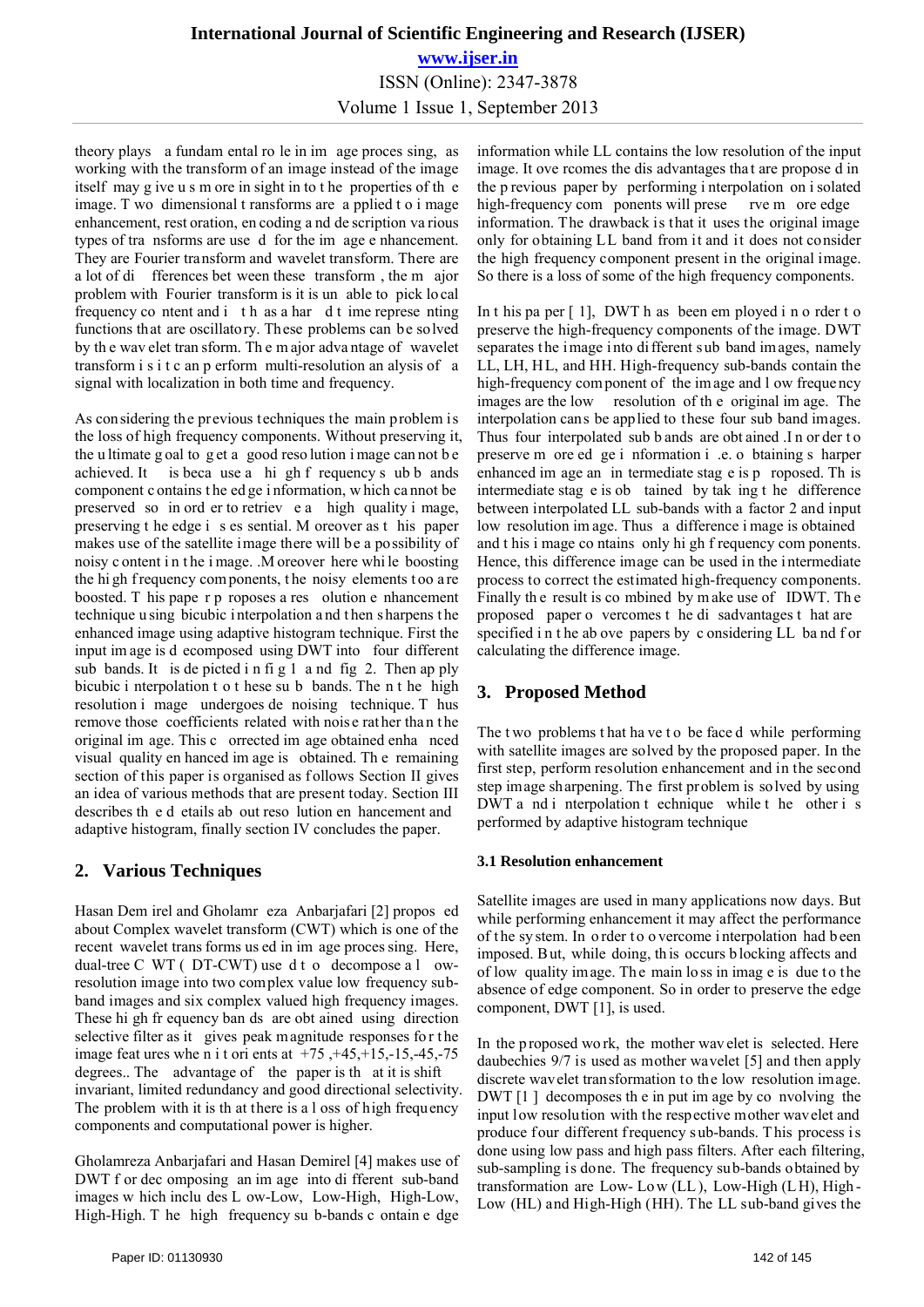image i nformation an d t he r emaining high fre quency s ubbands gives the edge information in the h orizontal, vertical and diagonal direction. Because of s ub-sampling a fter e ach filtering, the resultant sub-images have the quarter size of the original image.

For enhancing t he res olution (i ncreasing t he no of pi xels), apply bicubic interpolation [8] to each of the four sub-bands. Here bicubic interpolation is performed. It uses neighbouring 16 p ixels for th e estim ation of unknown p ixel an d it approximates th e lo cal in tensity v alues u sing bicubic polynomial surface. Since t he 16 pixels are at vari ous distances f rom t he unknown pi xel, cl oser pixels a re gi ven higher weighting in the calc ulation. It produce s noticeably sharper i mages t han t he previous m ethod. T hus a fter ap ply bicubic i nterpolation four i nterpolated su b-bands are generated. Th ey are in terpolated LL b and, interpolated LH band, interpolated HL band, and interpolated HH band. Then find an in termediate stag e wh ich is obtained by taking difference be tween interpolated LL bands with low resolution inpu t im age. Th is in termediate stag e is called difference image. The main highlight of this paper is, it uses an LL band which is igno red in th e previous techniques. To estimate more h igh fr equency com ponent ad ding t his difference image with each of the interpolated high frequency components. Thus a n est imated hi gh frequency s ub-band images are obtained.

Apply inv erse d iscrete wavelet tran sform is u sed for combining all th e su b-bands. Th at is, again ap ply bicubic interpolation to the each of the estimated high frequency subbands and the input low resolution image in order to ob tain the required size for IDWT. Then combine the estimated sub bands and th e in put im age u sing Inv erse DWT. Fi nally an enhanced image is obtained.

The process of addi ng the difference im age as a n intermediate stage will generates sharper and clearer images. This sharpness is boosted by the fact that, the interpolation of isolated high-frequency components will preserve more highfrequency co mponents th an in terpolating t he low-reso lution image directly.

#### Steps

- 1. Set the mother wavelet as daubechies 9/7
- 2. Apply 1-DWT along rows of the input image and then apply along columns of the resultant image.
- 3. Apply interpolation to the sub bands obtained from the above steps and finds a difference image
- 4. Adding t his d ifference i mage i n order t o obtained a n estimated high frequency components
- 5. Using inv erse DWT co mbined a ll th ese high frequency components with the input images.

#### **3.2 Contrast Enhancement**

The ou tput ob tained from the reso lution en hancement is taken as input to contrast enhancement. The tool used for this is ad aptive histogram eq ualisation. Th e m ain prob lem wi th the satellite image is noise, so to cope with this problem, here

design an effectiv e m ethod to rem ove t he noise related coefficients (i.e., i ncrease the co ntrast of particular regions) from the output images.

In order to inc rease t he contrast of t he resolution enha nced image apply adaptive histogram equalisat ion tec hnique to this im age. It is a techn ique in im age p rocessing u sed to improve the contrast of particular image. It differs from the ordinary histogram [7] by the methods which is done on the images that is, this method computes several histogram and uses them to redistribute the contrast value of the image.

This m ethod is cap able of im proving t he im ages local contrast, so it b rings out m ore d etail abou t th e im age. Th e generalisation of ad aptive histogram eq ualisation is al so known as contrast li mited ad aptive histogram eq ualisation (CLAHE)[7].This will ad dress t he problem o f no ise amplification. The operation of CLAHE is first d one on the input im age th at is, it m ainly con centrates in the sm aller regions of imag e an d it is called as tiles. Th e ex isting denoising tec hnique c oncentrates on t he e ntire im age. He re each tile's c ontrast is e nhanced and the histogram of t he output region approximately matches the histogram specified by th e distribution parameter. To elimin ate th e artefacts in the boundaries, a pply i nterpolation t echnique t o t he neighbouring tiles. The contrast in homogenous areas can be limited to avoid the amplification of noise in the image. Thus we get an enhanced high resolution with denoised image.



**Figure 3:** Architecture of the proposed method

The Fig. 3 e xplains that DWT sep arates th e im age in to different su b band i mages, nam ely LL, LH, HL, a nd HH. High-frequency su b-bands co ntain t he h igh-frequency component of the i mage an d l ow frequency im ages are t he low reso lution of the original image. The interpolation can s be ap plied t o t hese fo ur sub band i mages. T hus f our interpolated s ub bands are obtained. I n o rder t o preserve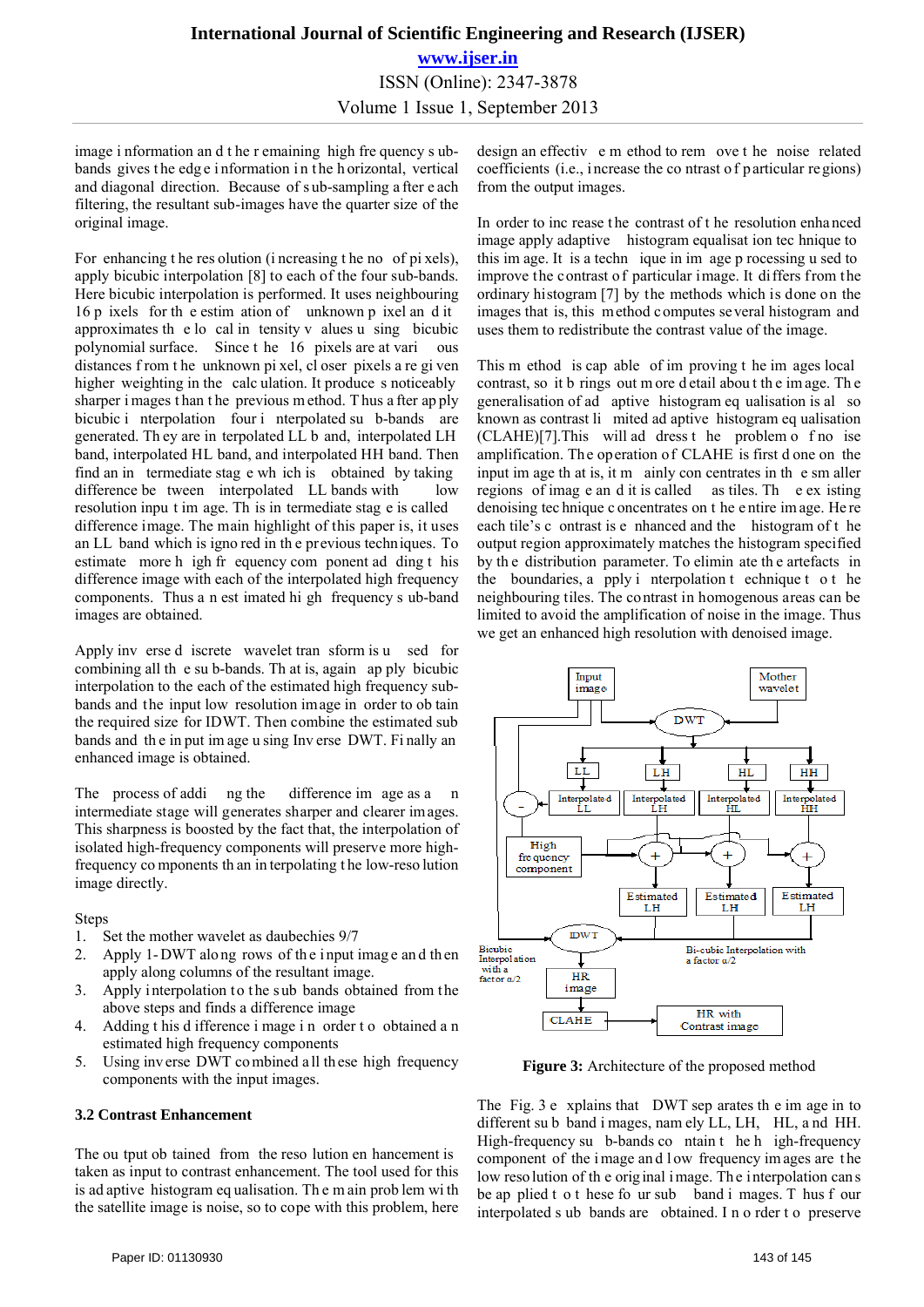# **International Journal of Scientific Engineering and Research (IJSER) www.ijser.in** ISSN (Online): 2347-3878 Volume 1 Issue 1, September 2013

more edge information i.e. obtaining sharper enhanced image an intermediate stage is proposed. This intermediate stage is obtained by t aking t he difference bet ween interpolated L L sub-bands with a fact or 2 a nd i nput l ow resolution i mage. Thus a di fference image is obtained and this image contains only high frequency c omponents. He nce, t his difference image can be used in the i ntermediate process to correct t he estimated hi gh-frequency c omponents. This est imation i s performed by addi ng t he i nterpolated hi gh fre quency components with t he di fference i mages. T hus a n e stimated high f requency com ponent i s obt ained a nd t his est imated high frequency sub-bands is again interpolated with bicubic interpolation with factor  $\alpha/2$  in order to reach the required size fo r IDW T pro cess. Thu s using inv erse DWT co mbine the in terpolated i nput im age with th ese estim ated high frequency components and obtained a high resolution images. Apply adaptive histogram equalisation to this high resolution images in order to in crease th e contrast of t he pa rticular image, then we get high resolution with high contrast image.

### **4. Results and Discussion**

The main objective of the system is to enhance the resolution as well as t he contrast. T he entire syste m was sim ulated using Matlab. The pr oposed system is tested using different images. For the purpose of showing that the proposed system will give better result, here a comparison study is performed. For c omparing purpose, t he va rious t echniques s uch as DASR [4], DWT SWT [3], daubechies 9/7 and also perform the sy stem by m ake use of another m other wavelet nam ely symlet. Th e resu lts ob tained are su bjected to estim ation to know how far th e im age is en hanced. For t hat he re us ed mean sq uare erro r an d peak signal to no ise ratio which are the two cus tomary im personal criteri ons t o e valuate processed image quality. They are described:

$$
M_{SE} = \frac{1}{MN} \sum_{1 \leq l \leq M} \sum_{1 \leq J \leq N} \{ f'(i, j) - f(i, j) \}^2
$$

 $PSNR = 10log_{10} \frac{255^2}{255^2}$ **MSE** 

where  $f'(i, j)$  d enotes the image which is the low resolution image or the i mage that has been processed,  $f(i, j)$  de notes the original i mage (enha nced image) and M,N denotes the length and width of the image, respectively. PSNR has a definite negative correlation with MSE. Generally, PSNR is bigger; it is con sidered that the processed image is closer to the original.

### **4.1 DASR Technique**

DASR [4] is per formed by m ake use of D WT technique. Here first the input image undergoes DWT operation which generates four sub bands such as LL , LH, HL and HH. The LL is ignored. Then each of the high frequency sub band are interpolated. Also interpolate the input image for getting the LL band. It is because LL is the low res olution of the i nput image. So better interpolate the input image rather using LL

### **4.2 DWT SWT Techniques**

In DWT SWT [3], it de composes the i nput image by usi ng DWT and SWT se parately. Thus it generates a pair of LL, LH, HL, and HH. The b ands from DW T und ergo interpolation inorder to attain the size of SWT bands. The LL, LH, HL, HH from SWT need not in terpolate as it h as the same size as t hat of the input image. Then combine each of the high frequency sub bands and generate estimated LH, HL, and HH. Th en interpolate the input image for getting the LL band. These a ll have t o c ombine by usi ng IDWT. T hen perform contrast enhancement.

### **4.3 Proposed Technique**

Its details are explained above. As a purpose of c omparison, here p erform the proposed t echnique by using t wo m other wavelets namely symlet and daubechies 9/7. From the results obtained, i t i s cl early un derstand t hat t he pr oposed sy stem can work well with other mother wavelets to o. Moreo ver it gives bet ter resul ts while performing wi th da ubechies 9/7.The details are specified in the table 6.1 and in table 6.2.

For eac h of these tec hniques, calculate PSNR, MSE and Entropy. B y p erforming wi th t hese t echniques, i t i s cl early shows th at th e system with daubechies 9/7 will give better result. Th e resu lts ob tained are subj ected to esti mation to know how far the image is enhanced. Mean square error and peak signal to noise ratio are two customary im personal criterions t o evaluate pro cessed im age q uality. Th ey are described as:

The ps nr value enumerated in the following tab le ind icate that the propose method is able to enh ance the images while preserving almost all im age deta ils. It ca n also be obse rved visually that the proposed system is quite effective than the others. Table 6.1 gives details about the comparison of PSNR for t he four methods. It i s per formed by usi ng DASR technique, DWT SWT technique and the proposed technique. The pr oposed t echnique is p erformed by u sing two mother wavelets nam ely sym let and dau bechies 9/ 7. It s hows t hat daubechies 9/7 gives high psnr value while experiment with three different images.

**Table 1:** PSNR results for enhancement of resolution from 128\*128 to 512 \*512 ( $\alpha$ =4) for various methods as compared

| with the proposed technique |               |                 |                 |         |                       |  |  |  |
|-----------------------------|---------------|-----------------|-----------------|---------|-----------------------|--|--|--|
|                             | <i>Images</i> | <b>DASR</b>     | <b>DWT SWT</b>  |         | Symlet Daubechies 9/7 |  |  |  |
|                             |               | Image 1 24.7212 | 24.6994         | 24.7509 | 37.4138               |  |  |  |
|                             |               | Image 2 24.1654 | 24.1508 24.1939 |         | 34.4767               |  |  |  |
|                             |               | Image 3 24.1467 | 24.1342 24.1739 |         | 34.5173               |  |  |  |

The table 6.2 shows val ues for the comparison of MSE for the four methods. It is performed by using DASR technique, DWT S WT t echnique an d t he proposed t echnique. The proposed t echnique i s performed by using t wo m other wavelets namely symlet and daubechies 9/7. It indicates that